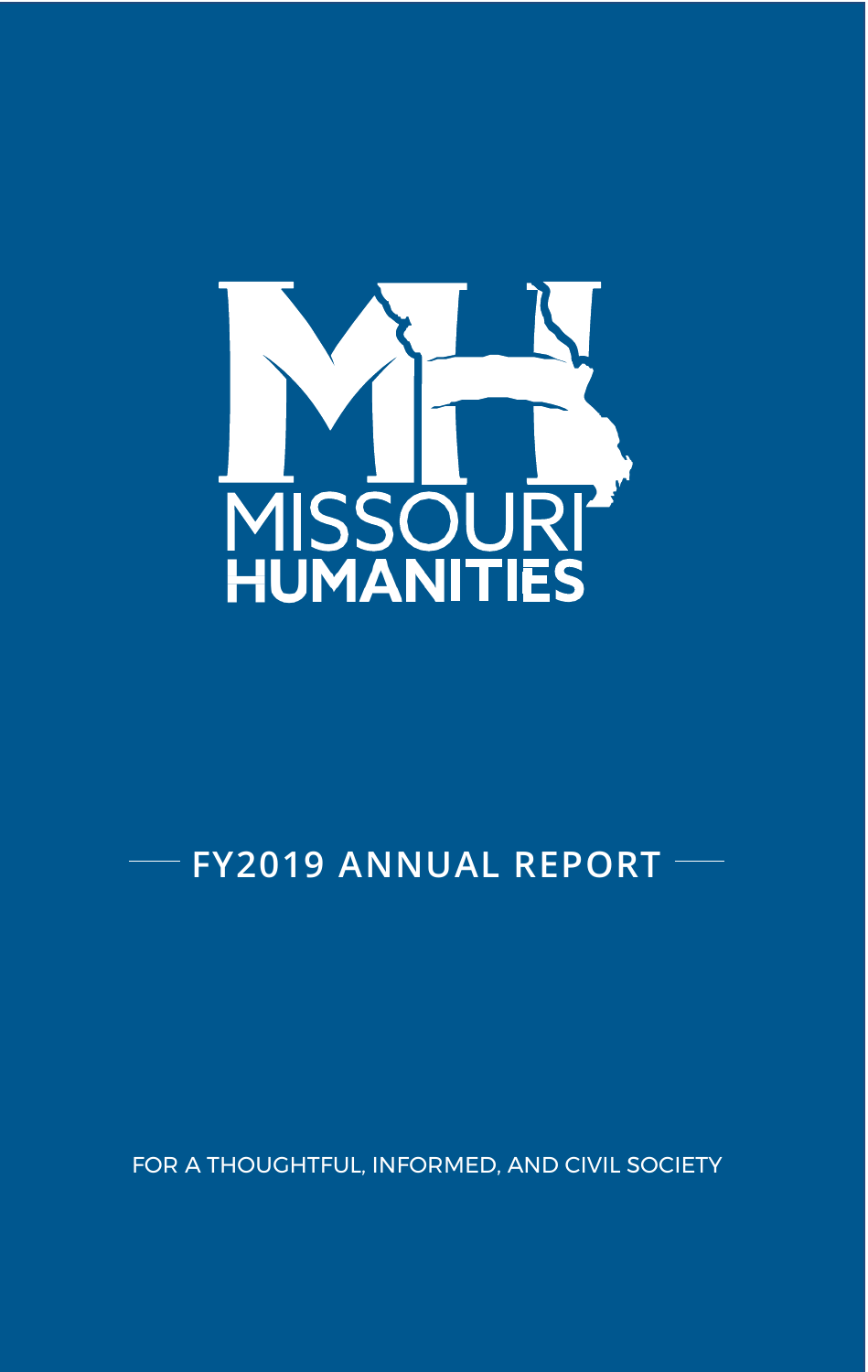**Mission Statement: To enrich lives and strengthen communities by connecting Missourians with the people, places, and ideas that shape our society.**

# Communities, Families, Students & Teachers, Veterans, Local Museums & Libraries, and Lifelong Learners. Proudly Serving

**Missouri Humanities (MH)) is a 501(c)(3) nonprofit organization that was created in 1971 under authorizing legislation from the U.S. Congress to serve as one of 56 state and territorial humanities councils that are affiliated with the National Endowment for the Humanities.**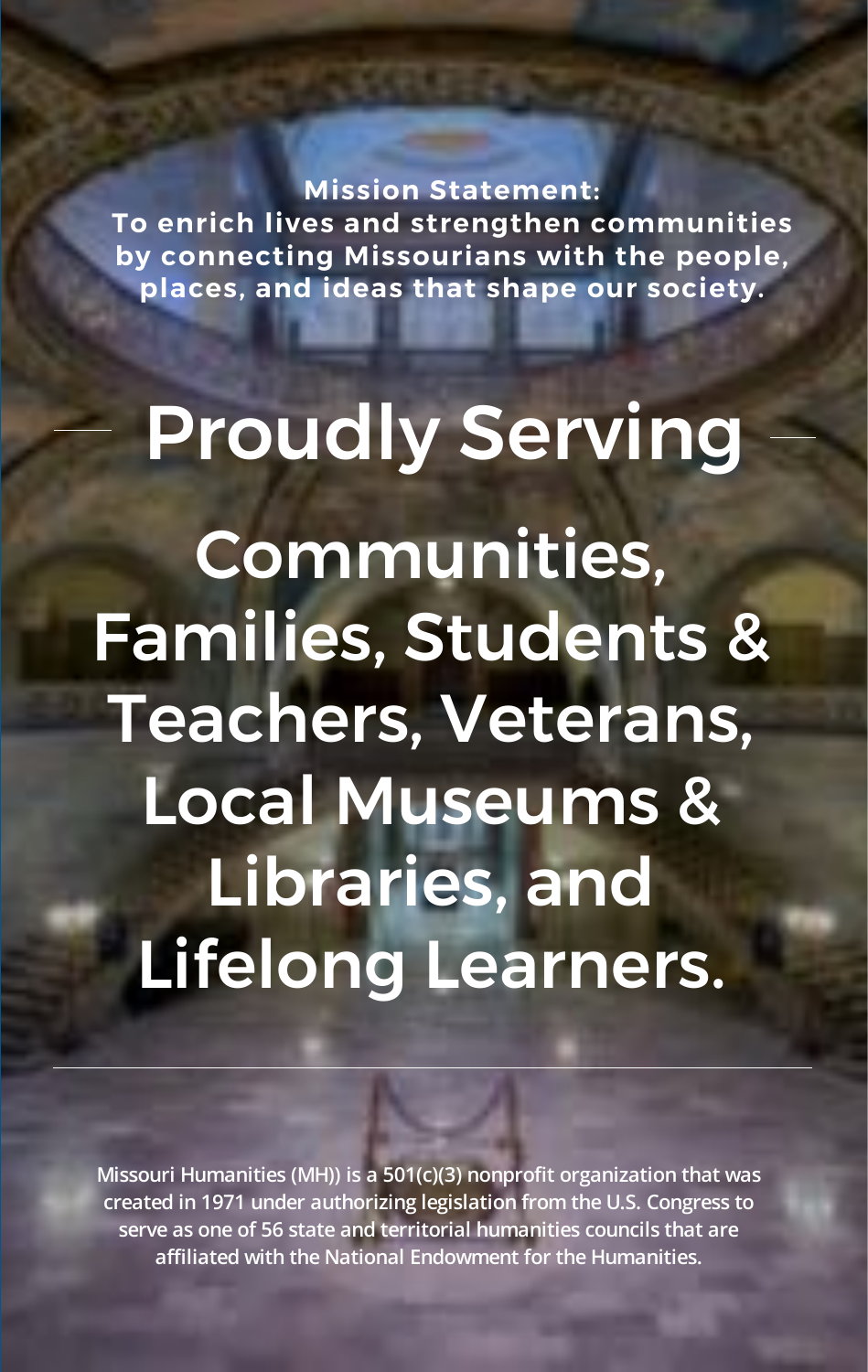#### **FISCAL YEAR 2019 FINANCIAL SUMMARY**

#### **INCOME**

| NEH Multi Year            | $$1.013,079$ * |
|---------------------------|----------------|
| Missouri Cultural Trust   |                |
| Spending Authority        | \$765,500 **   |
| Contributions             | \$30,563       |
| Other                     | \$43,147       |
|                           | \$1,852,289    |
| <b>EXPENSES</b>           |                |
| <b>MHC Programs</b>       | \$1,545,444    |
| Grants and Sponsorships   | \$399,949      |
| Administrative            | \$106,477      |
| Development and Marketing | \$163,710      |
|                           |                |
| <b>TOTAL EXPENSES</b>     | \$2,215,580    |
| <b>ENDING NET ASSETS</b>  | \$1.397.563    |
|                           |                |

\* Multi-year grant which carries forward through 2024 \*\* FY2019 draw down of \$574,125 – remainder not available until FY2020. FY2019 Deficit covered by strategic reserves for the creation and expansion of new programs.

#### **Allocation of Expenses**

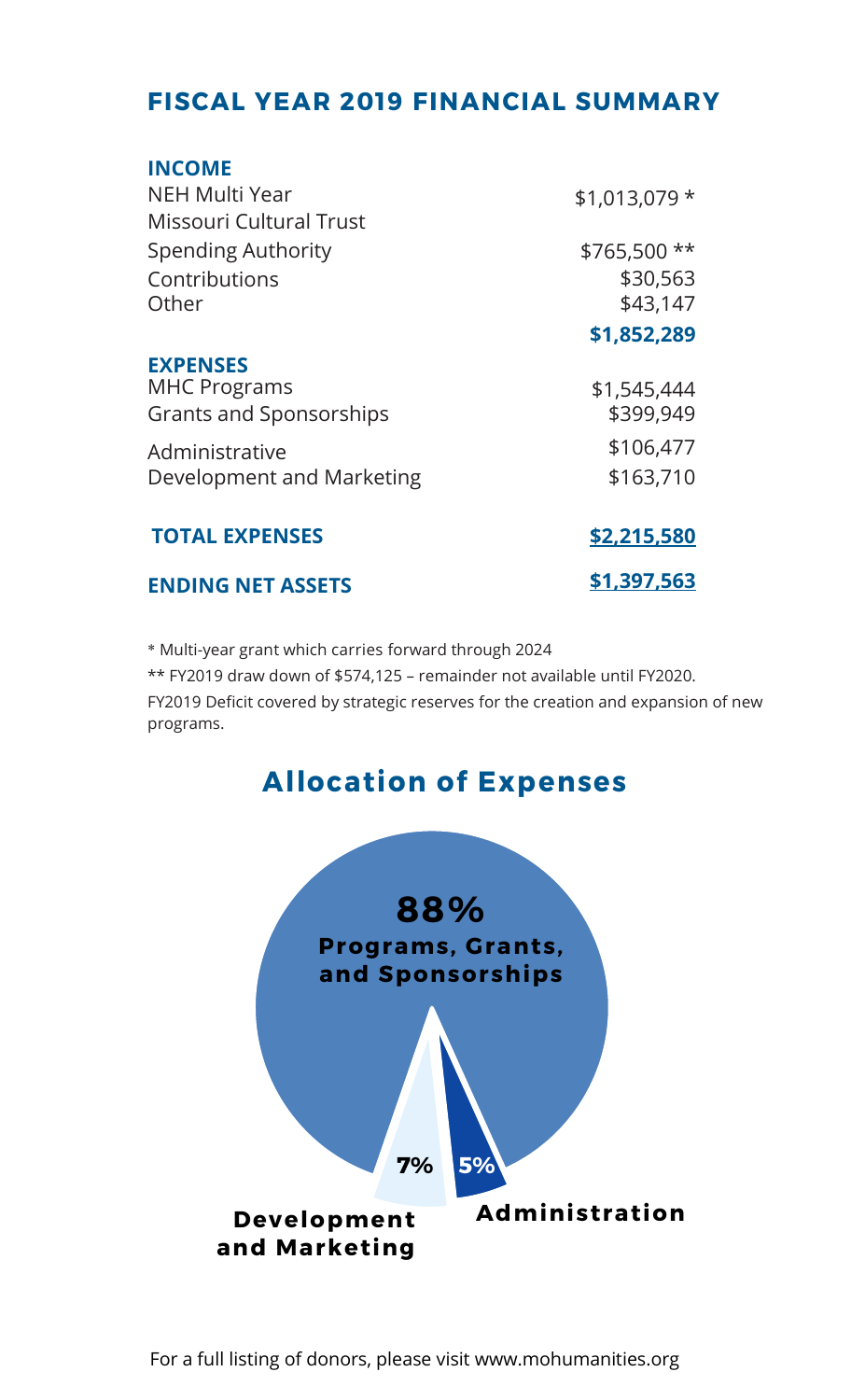### **FAMILY & VETERANS**



READ FROM THE START (RFTS), MH's family reading program encourages parents/caregivers to read to their young children to encourage early habits that foster a lifelong love of reading. Through the guidance of certified RFTS Discussion Leaders, these hands-on workshops provide participants with exciting ways to read as a family and high-quality children's books to take home free of charge. In partnership with organizations who share a commitment to family reading and literacy, MHC presented 113 RFTS programs in FY2019, reaching 1,715 parents/ caregivers in 43 counties across the state of Missouri.

**VETERAN WRITING AND STORYTELLING WORKSHOPS** reached 137 participants through six workshops in FY2019. The workshops are offered free of charge and taught by professional writers, educators, and storytellers who provide guidance to both new and experienced writers learning to share their stories. Program partners included VA St. Louis Medical System at Jefferson Barracks-Occupational Therapy, St. Louis Public Library, Springfield Regional Arts Council, Moral Injury Institute of Springfield, Kansas City Public Library, Moral Injury Association of America, St. Louis Storytelling Festival, Soldiers Memorial Military Museum, Campfire, and Unicorn Theatre.

**PROUD TO BE: WRITING BY AMERICAN WARRIORS** released its eighth volume in FY2019. MH, in partnership with Southeast Missouri State University Press, publishes this creative writing anthology sharing the lives and experiences of 50 contributors, spanning multiple generations of combat and peacetime military experience.

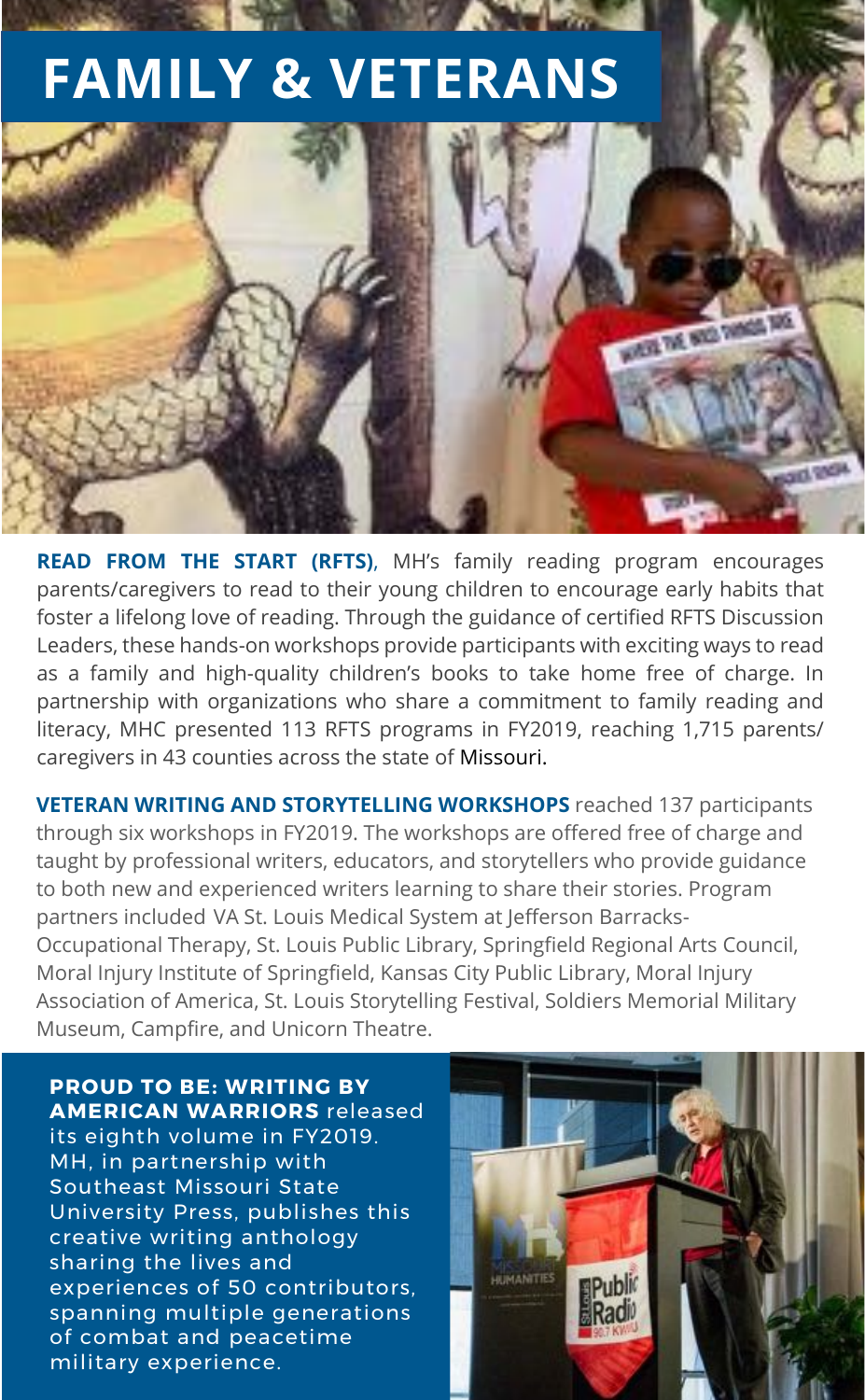### **MISSOURI HERITAGE**

**HERITAGE PROGRAMS** reached over 6,500 Missourians through its statewide programming in FY2019. **Cultural Heritage Workshops** took place in Louisiana, Caruthersville, and Sedalia, providing resources to rural communities on how to use heritage and culture to positively impact their community. **German Folk Arts Workshops** continued at Luxenhaus Farm in Marthasville, allowing attendees to experience Missouri's German heritage in a hands-on way. **"Digitizing Missouri's German Heritage"** took place in Perryville, allowing special family items to be preserved for future generations. In its 6th year, the **U.S. Grant Symposium** attracted a large audience to Soldiers Memorial Military Museum in St. Louis for a day of learning. A sold-out **Haunted Civil War Walking Tour** of Springfield provided a fun and educational outing for all ages. In February of FY2019, MH awarded \$60,000 in partnership funding to seventeen organizations in St. Louis City, St. Louis County, and Kansas City for **Black History Month** programs.



**NATIVE AMERICAN HERITAGE PROGRAM** joined the Alliance for Native Programs and Initiatives (ANPI) as a founding organization member in FY2019. Fellow partners in this statewide collaboration include: Kathryn B Buder Center for American Indian Studies, Lutheran Indian Ministries, Missouri Historical Society, Saint Louis Art Museum, and the Saint Louis Zoo. MH is committed to the Alliance's mission "*To strengthen collaboration among Native Americans and regional organizations in order to increase understanding among all populations about the history and culture of Native peoples."*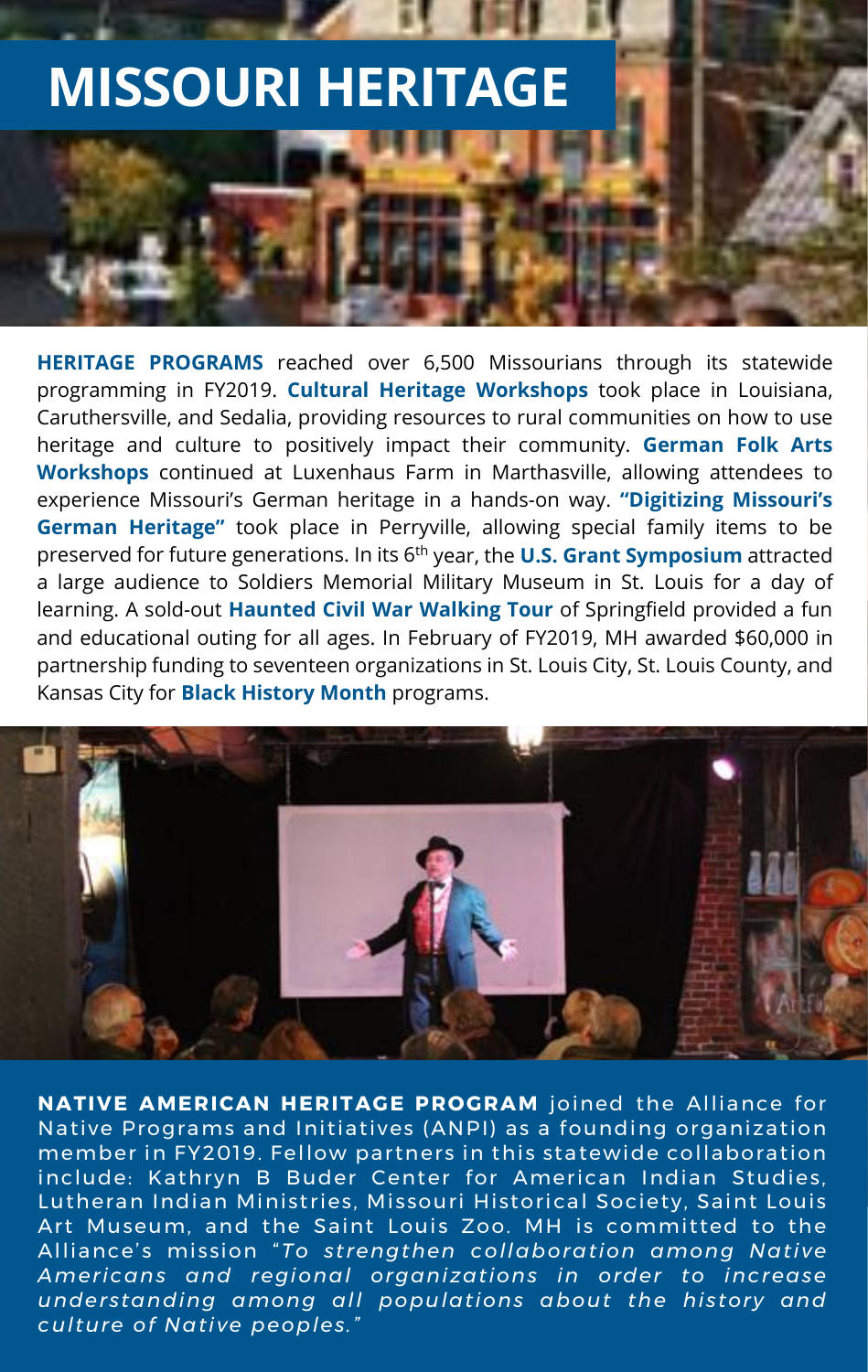### **EDUCATION**

**"SHOW ME MISSOURI" SPEAKERS' BUREAU** provides expert historians, researchers, and authors who share stories about Missouri's culture, history, art, and people. The program is offered in partnership with the State Historical Society of Missouri. A roster of 30 lecturers gave presentations to communitybased organizations in 21 counties across the state. During FY2019, the Speakers' Bureau reached a collective audience of 1,222 people.

**TEACHER WORKSHOPS** served over 41 Missouri Teachers with ongoing civics education programs in FY2019. MH partnered with the Mark Twain Boyhood Home & Museum for a week-long teachers' workshop. Participants earned graduate credits from Hannibal-LaGrange University upon completing the workshop. MH continued its partnership with Teaching American History to provide Teacher Workshops that include one-day seminars on "American Presidents."



**TRAVELING EXHIBITS** help bring the humanities to every corner of the state. MH reached a total of over 6,600 Missourians in FY2019 with high quality educational exhibits brought directly to communities.

Through partnerships with the Smithsonian Institution and the Smithsonian's National Museum of the American Indian MH facilitated the travel two major exhibitions: **"Hometown Teams: How Sports Shape America"** and **"Patriot Nations: Native Americans in Our Nations Armed Forces."**

**"Struggle for Statehood,"** a traveling exhibit commemorating Missouri's 200th anniversary of statehood - developed in collaboration with the Kinder Institute on Constitutional Democracy at the University of Missouri - began the first year of its three-year tour of the state leading to the official anniversary on August 10, 2021.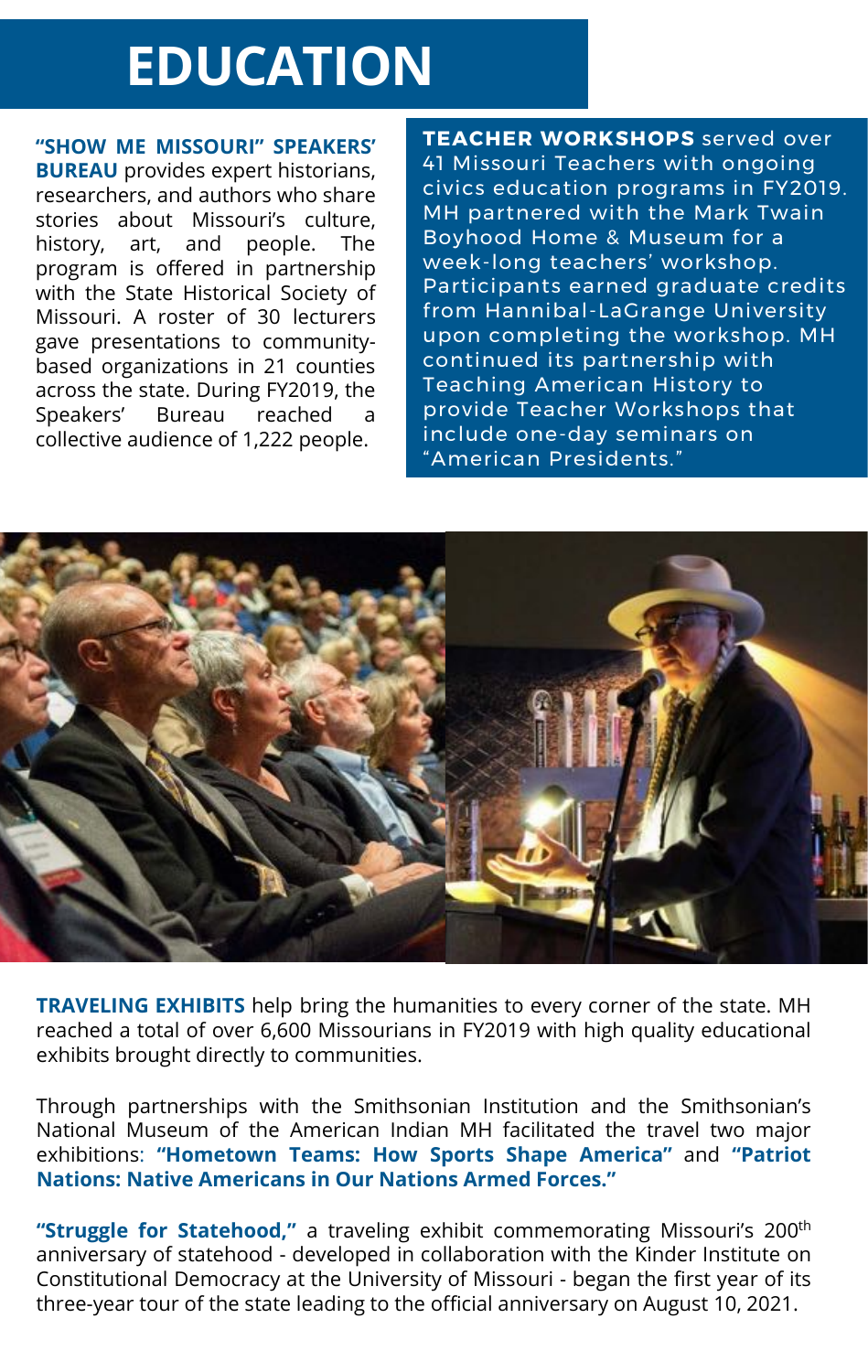## **PUBLIC FORUMS**

**PUBLIC FORUMS** programs reached over 1,146 individuals in FY2019, promoting public discussion and facilitating community conversations throughout the state.

**Think-N-Drink: Women in Power, Politics, and Media** was presented in FY2019 as part of our Think-N-Drink program, merging current event topics and issues we face as a society with public conversation. The threepart series aimed to promote, highlight, and encourage discussion around the struggles and success of women in today's world. Programs were held in local craft breweries in St. Louis, Springfield, and Columba.

#### **Humanities Symposium:**

**Democracy**, MH's second annual symposium, explored how the humanities help us to understand democracy, both locally and globally. The two-day event included three panels on the intersections between the humanities and democracy, a networking lunch, a reading discussion, and a keynote address by Dr. John Inazu, author of *Confident Pluralism: Surviving and Thriving Through Deep Difference.*

**Environmental Humanities** aims to increase public awareness about major environmental issues impacting our state and planet with humanitiesbased education. In FY2019 programs included the Fall Family Nature Hike at Shaw Nature Reserve for a free nature adventure with experts, learning about land restoration practices like controlled prairie fires.



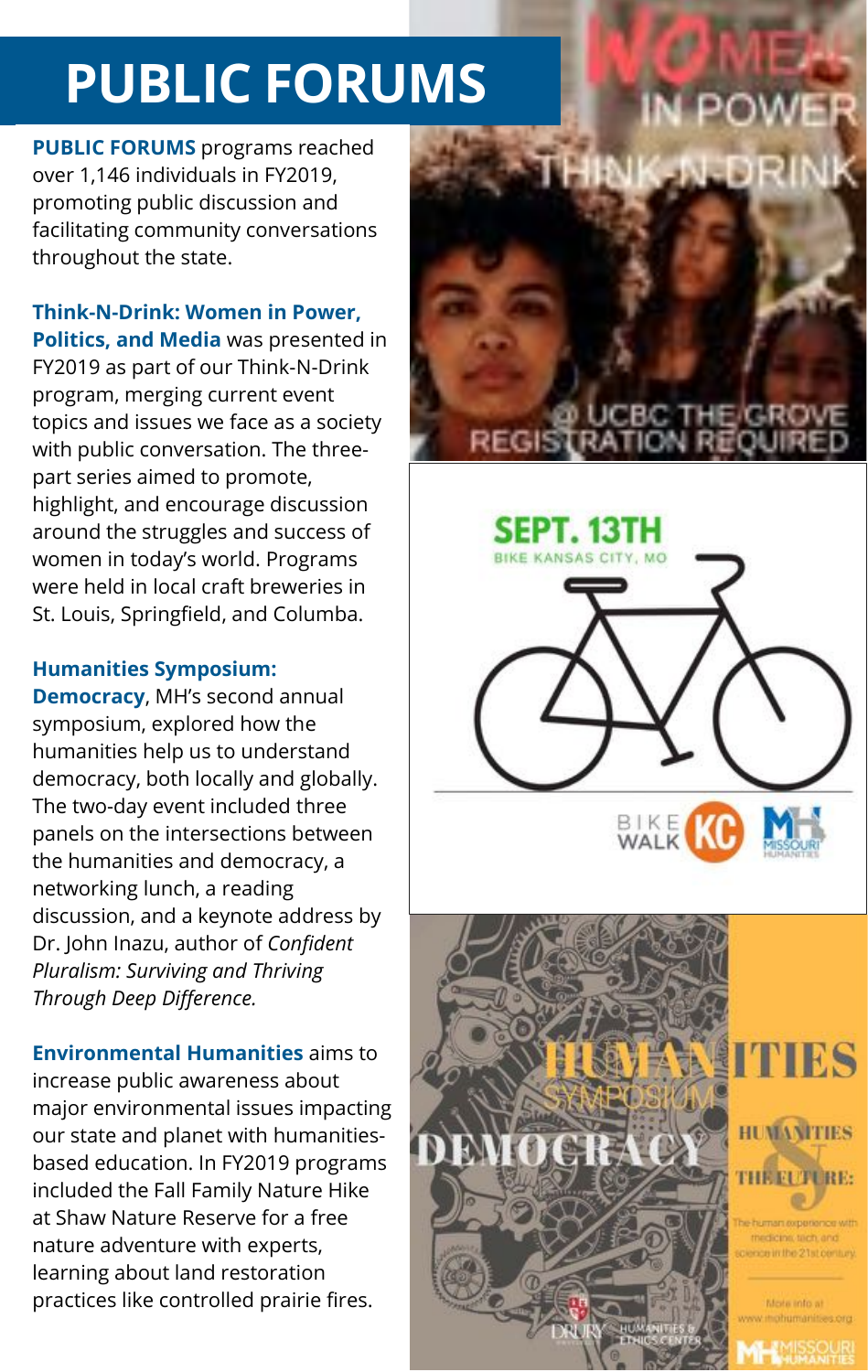### **2019 AWARDS & GALA**



**The Missouri Humanities Awards & Gala** was hosted at the Missouri Botanical Garden on November 16, 2019. The evening highlighted four Missouri awardees for their work in the humanities throughout our state:

**Dr. Speer Morgan,** *Distinguished Literary Achievement*

**Robert Maesaka,** *Excellence in Education*

**Humans of St. Louis,** *Exemplary Community Achievement*

**Kathryn M. Buder Center for American Indian,** *Partnership in the Humanities Studies*

Our keynote speaker was **David Grann**, author of *Killers of the Flower Moon: The Osage Murders and the Birth of the FBI*, a *New York Times* Bestseller and the inspiration for the upcoming film of the same title directed by Martin Scorsese and starring Leonardo DiCaprio.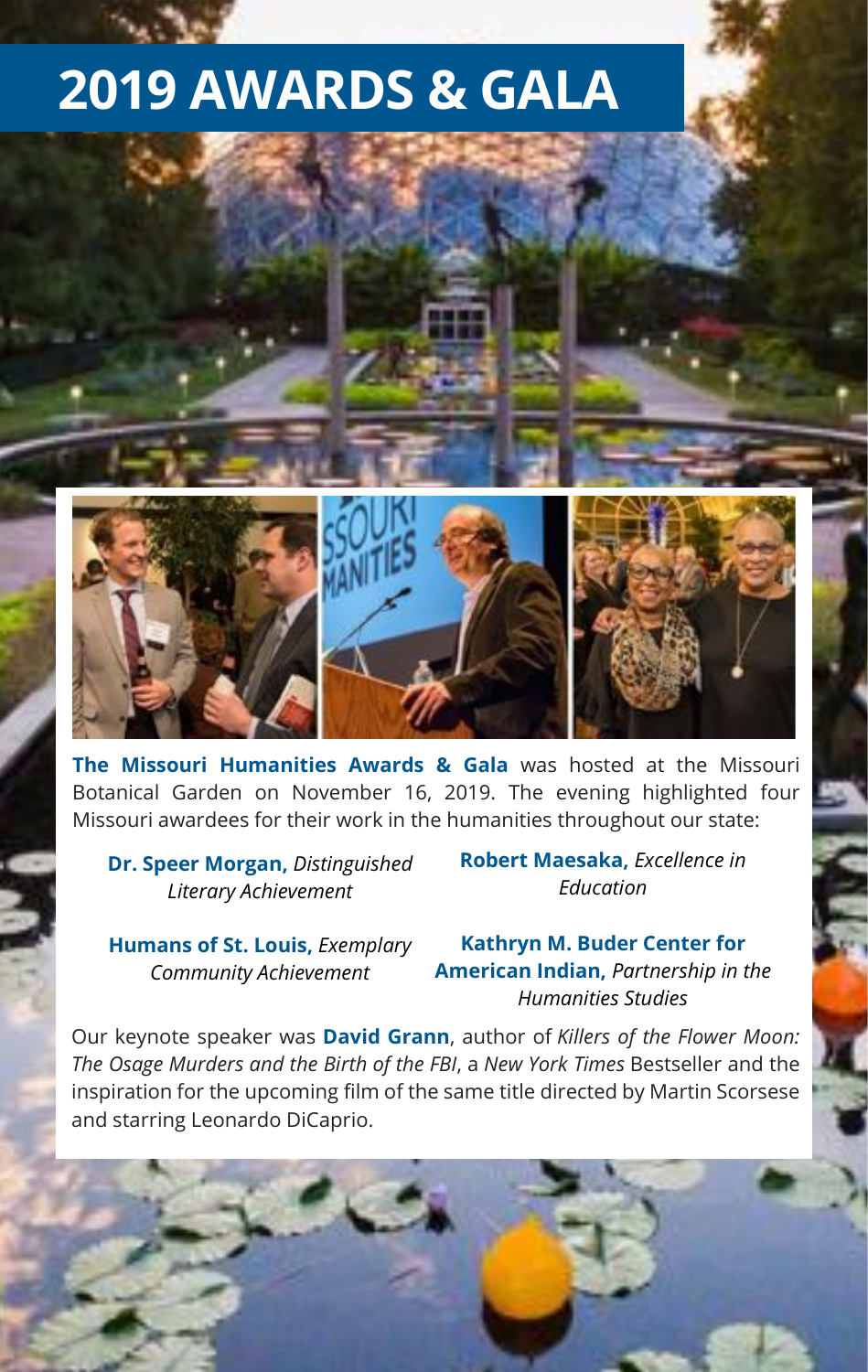### **GRANTS & SPONSORSHIPS**

In FY2019, MHC awarded \$399,949 in grants and sponsorships statewide, supporting 103 Missouri non-profit organizations (47 grant awardees, listed below, and 56 sponsorships) in twenty counties. The projects funded by these annual awards reach approximately 150,000 individuals each year.

| <b>ORGANIZATION</b>                                                | <b>PROJECT NAME</b>                                                                             | <b>COUNTY</b>           |
|--------------------------------------------------------------------|-------------------------------------------------------------------------------------------------|-------------------------|
| 7 <sup>th</sup> Grade Poetry<br><b>Foundation</b>                  | Voices Not Hear; Poetry Foundation                                                              | <b>Saint Louis City</b> |
| A Call to Conscience, Inc.                                         | Times is Getting' Harder: Stories From the<br><b>Great Migration</b>                            | <b>Saint Louis City</b> |
| <b>Bread &amp; Roses - Missouri</b>                                | Bread & Roses Missouri Worker Theater<br>Project                                                | <b>Saint Louis City</b> |
| <b>Bread &amp; Roses - Missouri</b>                                | Jailbird Production                                                                             | <b>Saint Louis City</b> |
| Caregivers on the<br>Homefront, Inc.                               | The Weight of Honor Film Screening                                                              | Platte                  |
| <b>Cinema St. Louis</b>                                            | Mean Streets: Viewing the Divided City<br>Through the Lens of Fila and Television               | <b>Saint Louis City</b> |
| <b>Circus Harmony</b>                                              | Peace Through Pyramids; Puerto Rico                                                             | <b>Saint Louis</b>      |
| <b>City of Hermann</b>                                             | Herman Caboose Renovation                                                                       | Gasconade               |
| <b>Creative Exchange Lab</b>                                       | Using Design to Enhance Urban Quality of<br>Life, Public Health and Social Equity               | <b>Saint Louis City</b> |
| <b>Czech and Slovak Club of</b><br><b>Greater Kansas City</b>      | 30th Anniversary of the Velvet Revolution                                                       | Jackson                 |
| <b>DeSales Community</b><br><b>Development</b>                     | Fox Park Field House Project                                                                    | <b>Saint Louis City</b> |
| <b>Eugene Field House</b><br><b>Foundation</b>                     | Foundations of Freedom Exhibit - Field<br>House Museum                                          | <b>Saint Louis City</b> |
| <b>Gitana Productions</b>                                          | Face of Love: Symposium on the Common<br>History of German and African Americans in<br>Missouri | <b>Butler</b>           |
| <b>Historical Society of Lee's</b><br><b>Summit History Museum</b> | Agriculture: A Way of Life                                                                      | Jackson                 |
| Jefferson College Library                                          | Little House on the Prairie: Caroline Fraser<br>Discusses her Pulitzer Winning book Prairie     | Jefferson               |
| <b>Lebanon-Laclede County</b><br>Library                           | Planning/Design of AV Components - Trail of<br>Tears                                            | Laclede                 |
| <b>LinkStl's Hyde Park</b>                                         | LinkStL'a Hyde Park Movie Series                                                                | <b>Saint Louis City</b> |
| <b>Mark Twain Home</b><br><b>Foundation</b>                        | The Clemens Conference                                                                          | <b>Marion</b>           |
| <b>Metro Theater Company</b>                                       | <b>GHOST</b>                                                                                    | <b>Saint Louis City</b> |
| <b>Missouri Main Street</b><br>Connection                          | Get Plugged InDowntown-Missouri's<br><b>Premier Revitalization Conference</b>                   | <b>Taney</b>            |
| <b>Missouri Stream Team</b><br><b>Watershed Coalition</b>          | Discovering River Towns with Paddle MO-<br>Ozark Hills to St. Joe                               | <b>Shelby</b>           |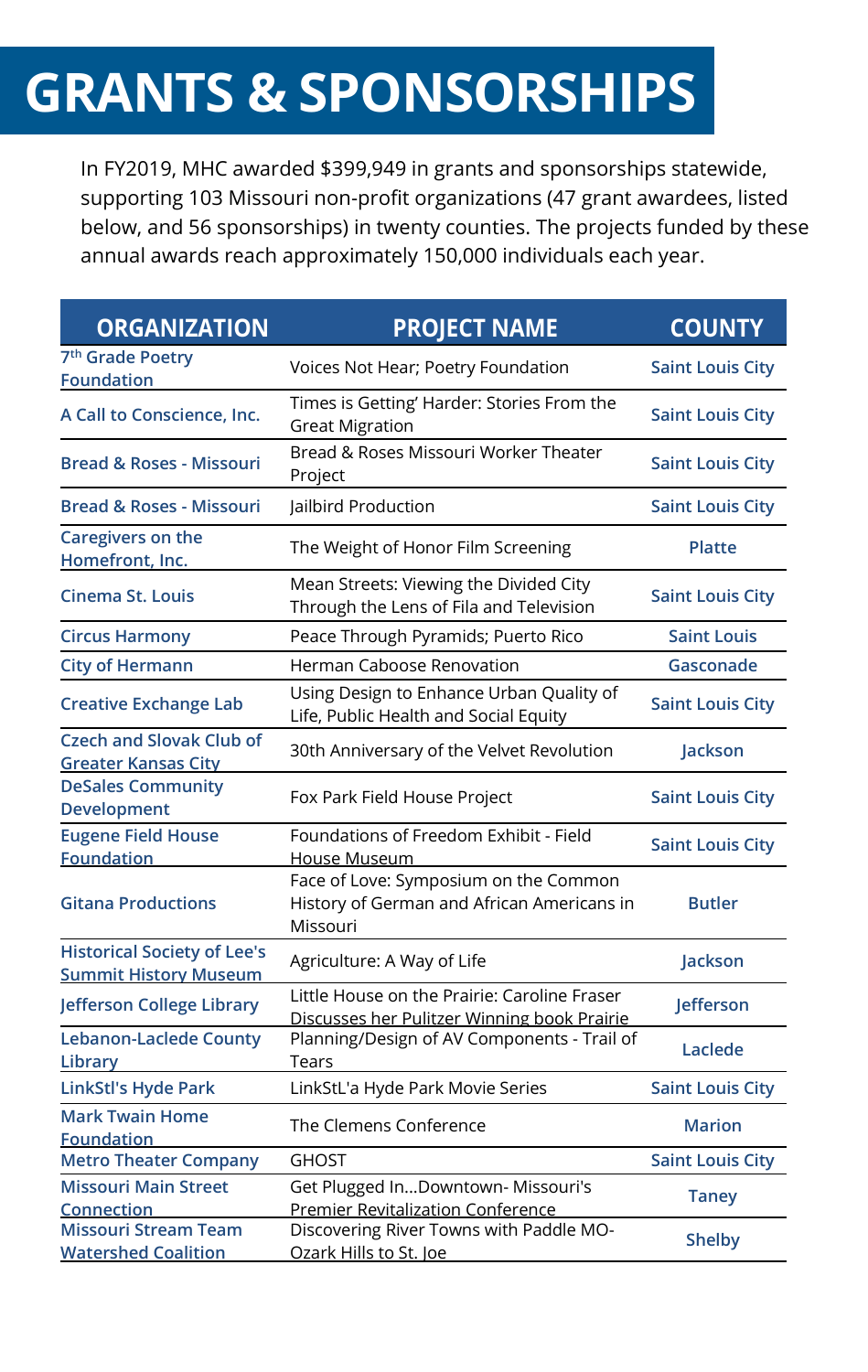| <b>Missouri Stream Team</b>                                                         | Paddle MO 2019 - Exploring the Culture and                                                                          | <b>Shelby</b>           |
|-------------------------------------------------------------------------------------|---------------------------------------------------------------------------------------------------------------------|-------------------------|
| <b>Watershed Coalition</b>                                                          | History of the Missouri River                                                                                       |                         |
| <b>Moberly Area Council on</b><br>the Arts                                          | Be a Part of the Arts!                                                                                              | Randolph                |
| <b>Modern American Dance</b><br>Company                                             | Freedom                                                                                                             | <b>Saint Louis City</b> |
| <b>Nelson-Atkins Museum of</b><br>Art                                               | The Digital Reference Portal Missouri<br>Remembers                                                                  | Jackson                 |
| <b>Park University</b>                                                              | Park University 18th Annual Spencer Cave<br><b>Black History Month Lecture Series</b>                               | <b>Platte</b>           |
| <b>Peace Education Action</b>                                                       | Black St. Louis Women's Quilting and                                                                                | <b>Saint Louis City</b> |
| <b>Compassion and</b>                                                               | Cuisine                                                                                                             |                         |
| <b>Peace Education Action</b>                                                       | Queen Bees Summer Program: The Art of                                                                               | <b>Saint Louis City</b> |
| <b>Compassion and</b>                                                               | <b>Storytelling Our Story</b>                                                                                       |                         |
| <b>Perry County Heritage</b><br>Tourism                                             | German Ozark Heritage Video                                                                                         | Perry                   |
| <b>Red Star Intertribal Gourd</b>                                                   | 16th Annual Ancestors Gourd Dance and                                                                               | Cass                    |
| <b>Dance Society</b>                                                                | Pow Wow                                                                                                             |                         |
| <b>Saint Louis Fashion Fund</b>                                                     | Speaking of Fashion, featuring Dapper Dan                                                                           | <b>Saint Louis City</b> |
| <b>Saint Louis Story Stichers</b><br><b>Artists Collective</b>                      | The WHY of MY City                                                                                                  | <b>Saint Louis City</b> |
| <b>Saint Louis University</b>                                                       | Digitizing the Past: Modeling Ancient                                                                               |                         |
| <b>Remote Sensing Lab</b>                                                           | Landscapes                                                                                                          | <b>Saint Louis City</b> |
| <b>Sikeston Cultural</b>                                                            |                                                                                                                     |                         |
| <b>Development Corporation</b>                                                      | 4th Grand Interpretive Historical Tour                                                                              | <b>Scott</b>            |
| <b>Sonic Stories</b>                                                                | UnHeardof STL                                                                                                       | <b>Saint Louis City</b> |
|                                                                                     |                                                                                                                     |                         |
| <b>St. Charles Community</b><br><b>College English Department Consortium Series</b> | St. Charles Community College Writers                                                                               | <b>Saint Charles</b>    |
| <b>St. Louis MetroMarket</b>                                                        | St. Louis MetroMarket Community<br>Cookbook                                                                         | <b>Saint Louis City</b> |
| <b>St. Louis Public Library</b>                                                     | Super Monster City at St. Louis Public                                                                              | <b>Saint Louis City</b> |
| <b>Foundation</b>                                                                   | Library                                                                                                             |                         |
| The Black Archives of Mid-<br>America                                               | Steps to Preserving the History of Freedom                                                                          | Jackson                 |
| The Black Archives of Mid-<br>America                                               | Voicers from the 20th Century: An African<br>American Video Oral History Project                                    | Jackson                 |
| <b>The Friends of Florida</b><br>Missouri                                           | Mark Twain Birth Site, Florida, MO                                                                                  | <b>Monroe</b>           |
| <b>The Wornall/Majors House</b><br><b>Museums</b>                                   | Go West! Field Day                                                                                                  | Jackson                 |
| <b>Trailnet</b>                                                                     | <b>Trailnet Community Ride Series-Connecting</b><br>St. Louis Through Humanities and Biking                         | <b>Saint Louis City</b> |
| <b>University Concert Series</b>                                                    | Cab Calloway Orchestra concert and panel<br>Discussion on the influence of African<br>Ameircans on Jazz in Missouri | <b>Boone</b>            |
| We Always Swing, Inc.                                                               | We Always Swing Jazz Series- 25th<br><u>Anniversary Season</u>                                                      | <b>Boone</b>            |
| <b>Webster University English</b><br><b>Department</b>                              | Jane Austin Festival                                                                                                | <b>Saint Louis</b>      |
| <b>William Woods University</b>                                                     | <b>Bridging Difference</b>                                                                                          | Callaway                |